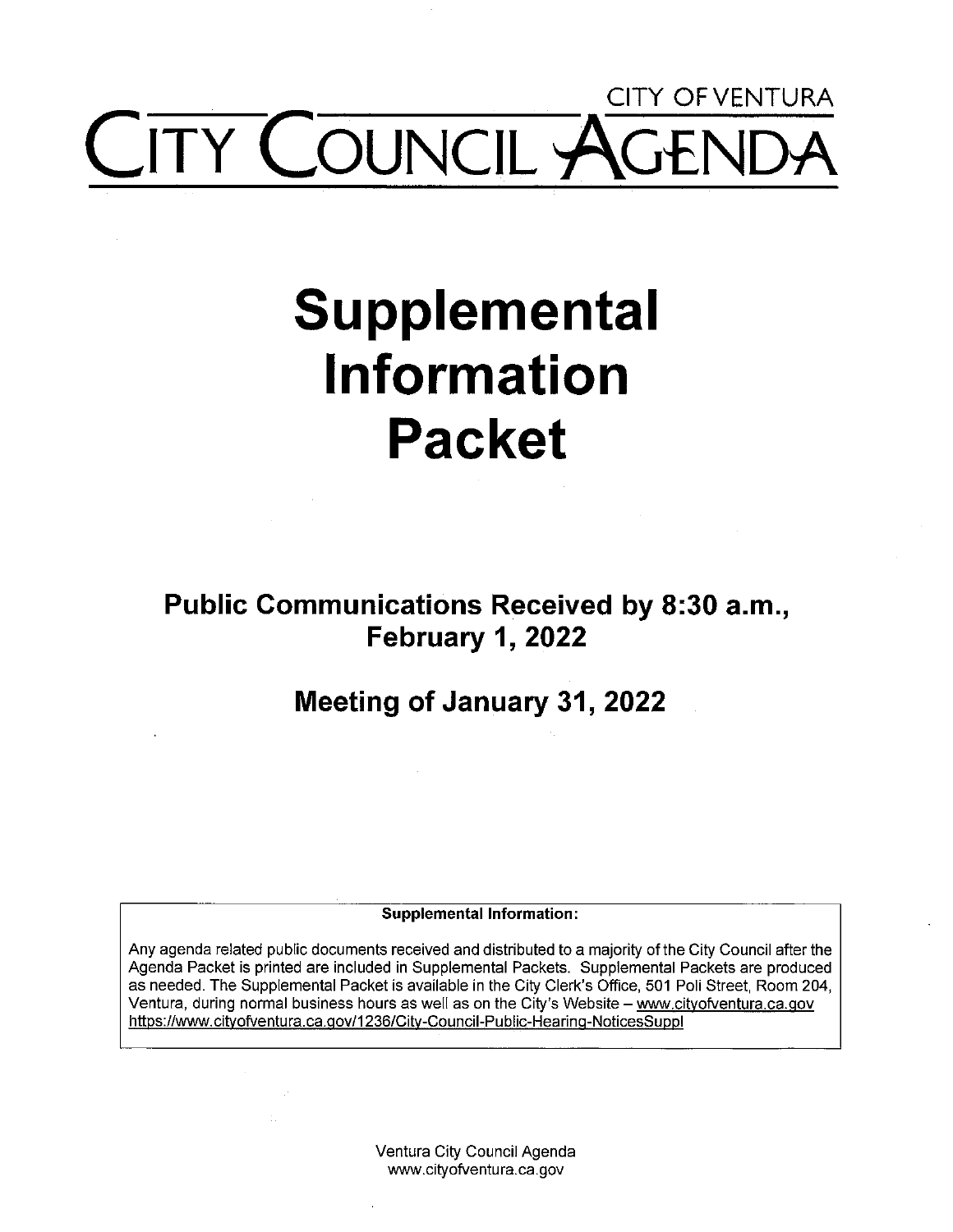### AGENDA ITEM 13A

## CONSIDERATION OF THE SIXTH CYCLE HOUSING ELEMENT (2021-2029)

 $\mathcal{L}_{\text{max}}$  and  $\mathcal{L}_{\text{max}}$ 

 $\sim$   $\sim$ 

 $\bar{\chi}$ 

 $\mathcal{L}$ 

 $\sim$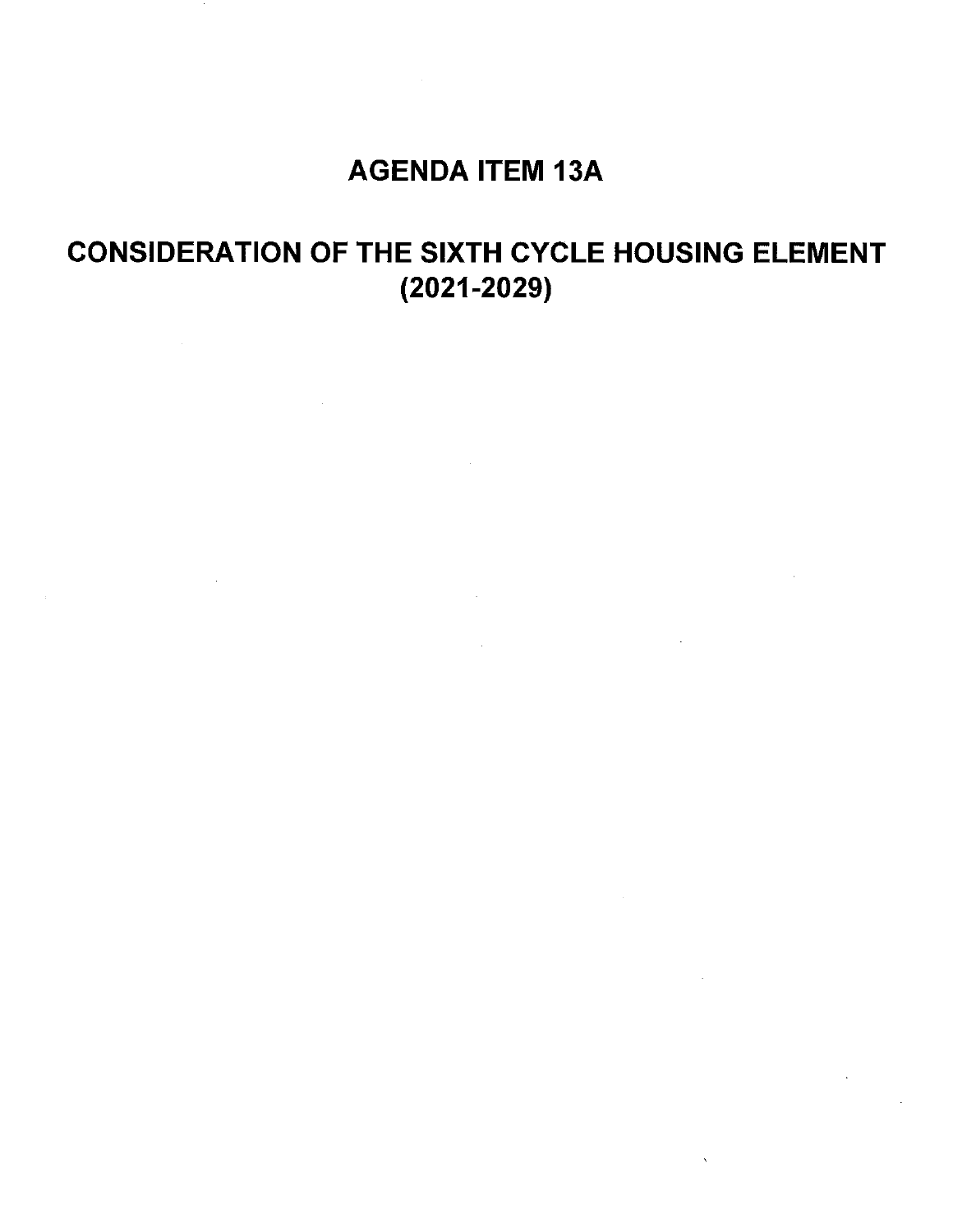#### **Tracy Oehler**

Sent: **To:** 

**From: Judy Alexandre** Monday, January 31, 2022 4:42 **PM**  City Clerk **Subject:** -EXT- Fwd: item 13 a for tonight city council meeting

---------- Forwarded message ---------

From: **Judy Alexandre** 

Date: Mon, Jan 31, 2022 at 4:36 PM

Subject: item 13 a for tonight city council meeting

To: Mann, Antoinette <amann@cityofventura.ca.gov>

Cc: mike johnson <mike.johnson@cityofventura.ca.gov>, jeannette sanchez-palacios <jpalacios@cityofventura.ca.gov>, Doug Halter <dhalter@cityofventura.ca.gov>, jim friedman <jfriedman@cityofventura.ca.gov>, Jorrie brown <kbrown@cityofventura.ca.gov>, Sofia Rubalcava <srubalcava@cityofventura.ca.gov>, Joe Schroeder <jschroeder@cityofventura.ca.gov>

Dear Mayor Rubacalva and city council members;

I want to take a moment first to say thank you to all of the members of council who have graciously given your time to meet with representatives of Homes For All and the Ventura Social Services Task Force. your time and interest is and was very much appreciated.

I also want to thank Peter Gilli for his hard work, follow through and meeting with us on several occasions. The Task force (VSSTF) fully supports the Housing element as approved by the planning commission along with the moving forward of the date for tenant protection and working in coordination with the County Continuum of care in developing strategic policies to address homelessness in Ventura. Thank you again.

494 - 495

I and the task force look forward to working with you on the implementation of the neww Housing element. Sincerely

Judy Alexandre Chair, VSSTF Resident, city of Ventura

~ Virus-free. www.avast.com

**CAUTION: This email originated from outside the City of Ventura. Exercise caution when opening attachments or clicking links, especially from unknown senders.**  >> **Please verify all links and attachments before opening them!<<**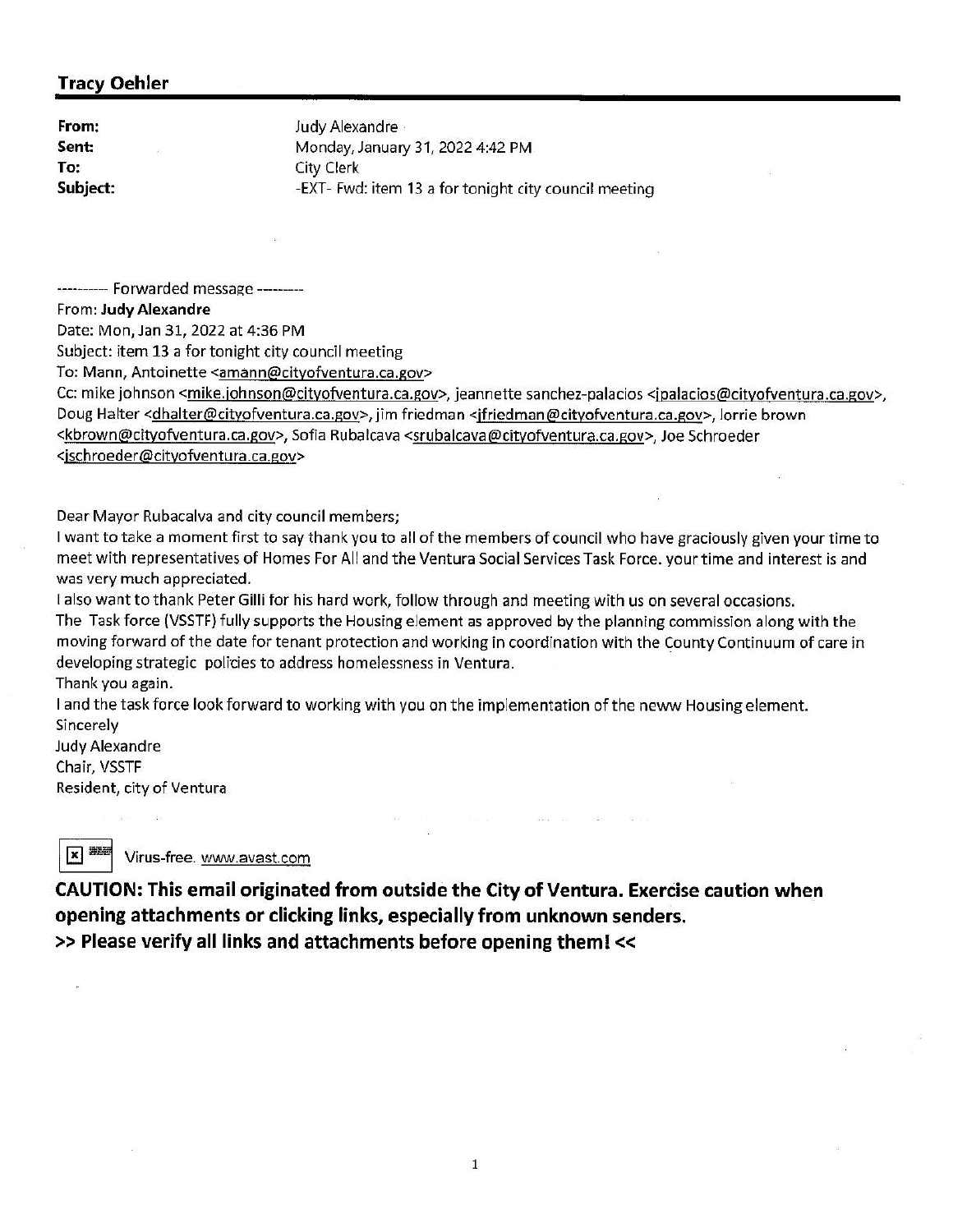#### **Tracy Oehler**

| From:    | noreply@cityofventura.ca.gov                     |
|----------|--------------------------------------------------|
| Sent:    | Monday, January 31, 2022 6:13 PM                 |
| To:      | City Clerk                                       |
| Subject: | -EXT- Online Form Submittal: Public Comment Form |

#### **Public Comment Form**

#### Disclosure:

Providing your name/contact information is optional to participate in a Public Meeting. However by providing, it will allow staff to follow-up with you on your item. All emails submitted to any Legislative Body are Public Records. Copies of forms submitted are posted online, with name and contact information redacted. You may only submit one comment form per agenda item. You may submit more than one form per agenda to address additional topics.

#### Submission Deadlines:

Submit your Comment Form at feast 2 hours prior to the scheduled/posted start time of the meeting, as stated on the posted Agenda. If submitting a comment during a meeting, please submit before the Agenda Item concludes, during a Live Meeting, to be considered part of the record. Select the Legislative/Hearing Body below to ensure your comment is emailed to the correct body. eeting, to be consid<br>alow to ensure your<br>and

| <b>City Council</b>                 |
|-------------------------------------|
| 1/31/2022                           |
| Field not completed.                |
| $\lambda$<br>Support Recommendation |
| Field not completed.                |
| Field not completed.                |
|                                     |

Email not displaying correctly? View it in your browser.

**CAUTION: This email originated from outside the City of Ventura. Exercise caution when opening attachments or clicking links, especially from unknown senders.**  >> **Please verify all links and attachments before opening them!** <<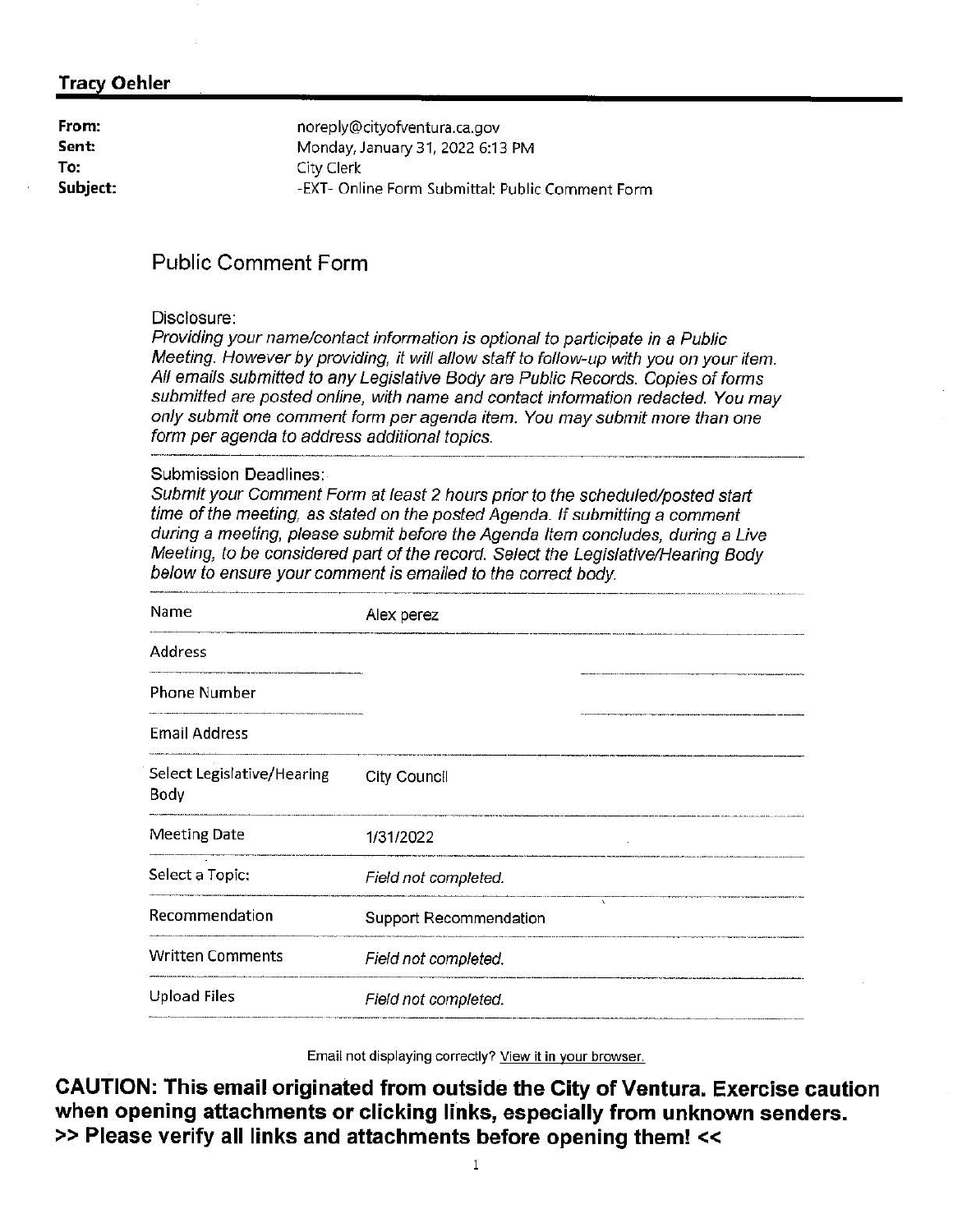#### **Tracy Oehler**

**From:**  Sent: **To: Cc: Subject:**  Amy Cherrie Monday, January 31 , 2022 6:43 PM City Clerk Amy Cherrie -EXT- City Council Meeting 1-31-22, Item 13A Housing Element

Good evening Madam Mayor and Councilmembers,

Don't just say Ventura is open for business, say Ventura is open for Creative Development.

Make Ventura a destination, not just an infill project.

Put it out there that we welcome design competitions, creative solutions to enhance our coastal resources, take advantage of our east end agricultural views, and require city improvements when development occurs.

Consider making the frontage road along the 101 between Victoria and Johnson a mixed use corridor with easy freeway access. It is underutilized and height would not block existing views. The train runs right behind it and would be a reasonable place to add a commuter train stop so people can avoid the crowded fairgrounds stop.

The industrial park area around Market and McGrath should require mixed use for new development and repurposed existing office space. There are already beer and wine establishments there, Art galleries, music venues and restaurants would be natural additions. Residential space above showrooms would offer incredible ocean views. It could be a new "downtown" at night drawing economic opportunities from the nightlife when the industrial spaces are closed. Think Santa Monica's Bergmont Station meets NoHo. A cultural destination with island views.

Spread the residential burden equally throughout the city instead of making downtown so congested that nobody can get there.

Thank you for your time and consideration.

Amy Cherrie Ventura

**CAUTION: This email originated from outside the City of Ventura. Exercise caution when opening attachments or clicking links, especially from unknown senders.**  >> **Please verify all links and attachments before opening them!<<**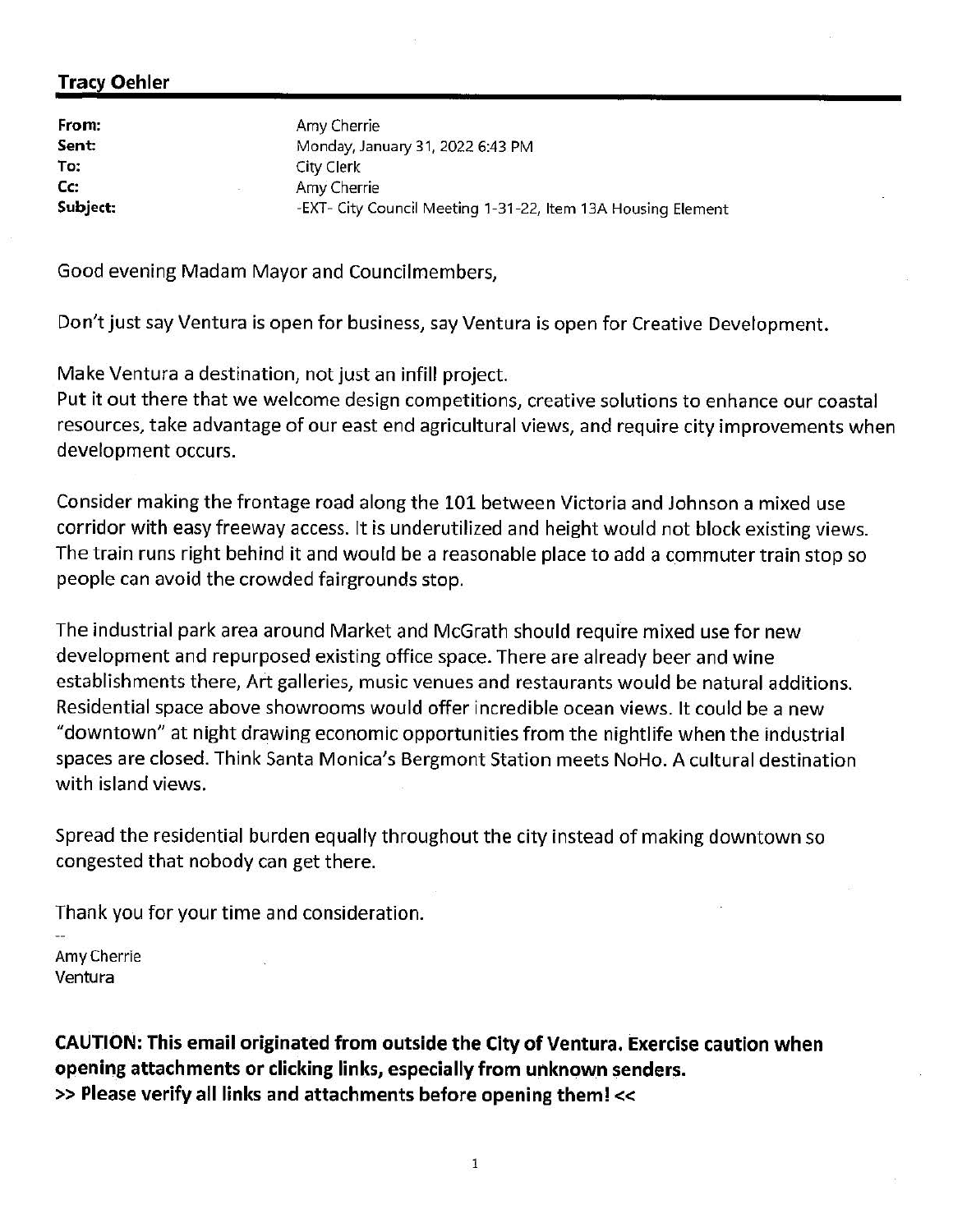Dear Council Members and Staff

Subject: Meeting of January 31, 2022 Item 13 A (Housing Element). Comments by Todd Collart

My comments and suggestions fall into two broad categories: 1)General; and 2) those related to Attachment A Policies and Programs. I regret not compiling my remarks sooner, but life got in the way.

#### **GENERAL COMMENTS**

Is there money budgeted to up-date the Housing Element once the General Plan has been updated? It would be a shame to operate under an immediately outdated Housing Element relative to the latest GP. I suggest Resolution language that requires a Budget recommendation for a HE up-date once the GP update is completed.

Establish warrants for financial contributions from developers for infrastructure such as Parks (e.g. Quimby fees), road improvements for traffic flow such as signals, left turn pockets, etc. Active Transportation e.g. bike facilities and key linkages such as a grade crossing at South Seward so the Borchard community can walk to the beach, including the newly approved 70+ units on Channel Drive.

Plumb all multifamily projects so that EV chargers can be added for at least 50% of the units. Governor Newsom has said no more fuel engines after 2045 only EVs, so we need to get ready. Include charging locations for E-bikes such as a shed under lock and key with camera surveillances.

Create model ADU plans that are pre-approved and available to anyone. Use LA City's or others that exist, or have a competition among architects to create Ventura centric plans.

Have a mass rezoning of properties done by the City to save time and money for affordable housing developers. Apply to properties where up-zoning is necessary to maximize density.

Put GHG limits on projects which will encourage local hire workers who do not travel in from LA or further.

A lack of funding for staff to handle housing issues and permitting is a problem. Leave open and option for developers to hire contract staff to move projects along.

Commit to putting a tax initiative on the ballot to fund affordable housing such as subsidies for permit processing and appropriate contributions for infrastructure that is needed with the new housing, traffic and population. Two additional staff members are said to be necessary and could be paid from this revenue stream.

 $\sim$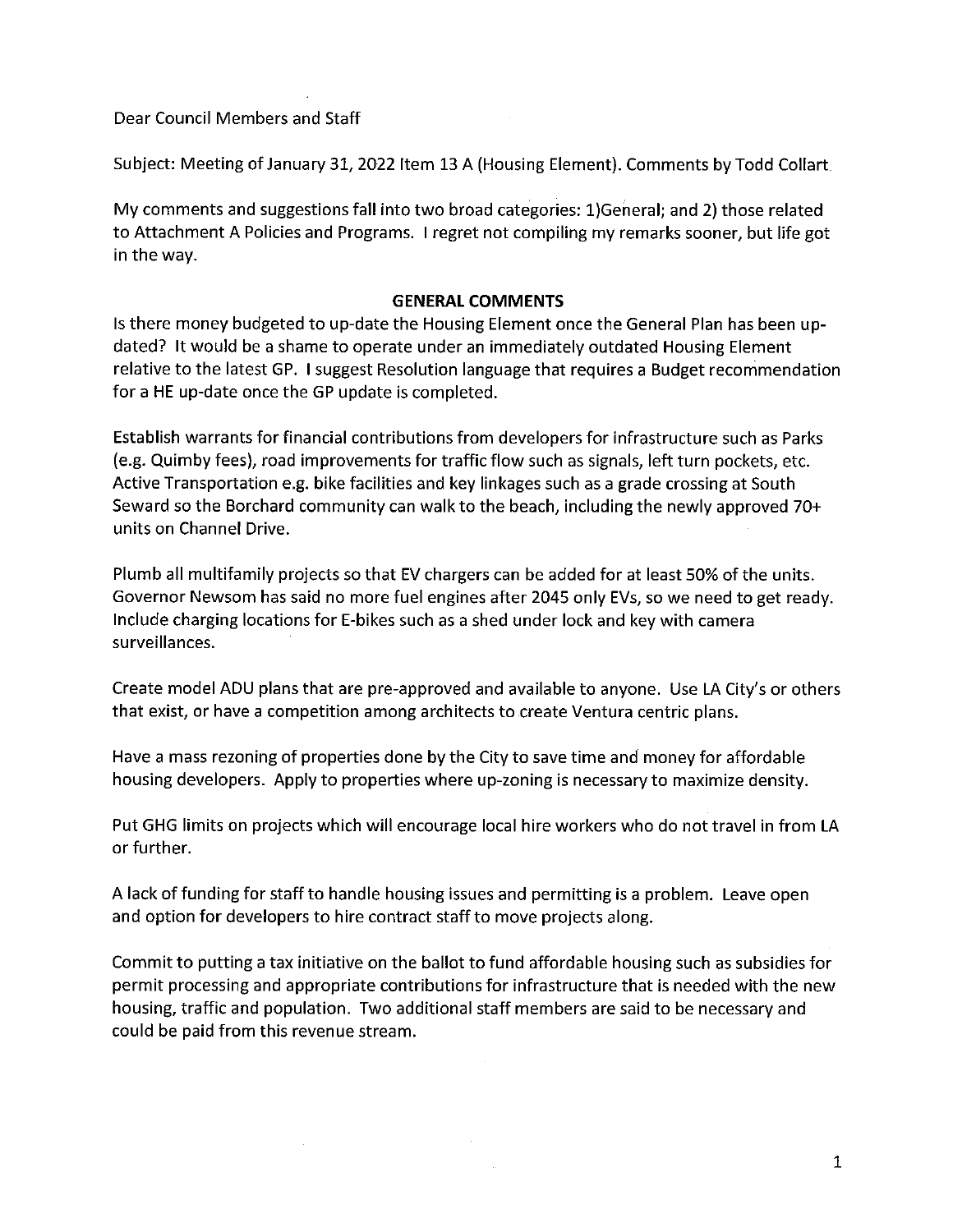Affordable housing is more than just the initial cost. It should also take into account on-going costs for utilities and maintenance. Efficient homes with solar systems keep electrical bills lower and with a likely phase out of gas appliances, there will be more electrification necessary. All installed appliances should be of the highest efficiency. Alternately, do not build appliances into the house cost to avoid a 30 year mortgage on a 10 year-life refrigerator.

#### **The following Comments relate to Policies and Programs in Attachment A of the Housing Element Staff Report**

#### **POLICIES**

Page 25, Policy 1.4 *Preserve the affordability of mobile homes through the Rent Stabilization Ordinance.* Add trailers since there are several trailer parks in the City and these are among the most affordable of all housing units.

Page 26, Policy 2.9 *Encourage the provision of supportive housing for persons with mental illness to address the severe shortage of housing for this special needs population.* With an aging population and increased numbers of people with dementia, Housing in assisted living facilities need to be addressed. These can be in group homes of 6 or fewer residents or lager facilities such as Aegis across from Ventura College.

Page 26, Policy 2-12 *Facilitate the provision of accessory dwelling units as a means of providing affordable rental housing in existing neighborhoods.* Add a new policy to create a range of preapproved building plans for stand-alone ADUs and garage conversions. Use those already approved in LA City and other jurisdictions or create new options.

Page 26, Policy 2-14 *Promote and facilitate non-traditional housing types and options, including co-housing, assisted living facilities, live-work spaces, transitional housing, emergency shelters, farm employee housing, and artist lofts.* Replace Artist lofts with Live/Work spaces which a more inclusive term and could allow for housing in commercial and industrial settings.

Page 26, Policy 3.1 *Biannually maintain an up-to-date inventory of vacant and underutilized parcels and make the inventory available, along with development incentives, to interested developers.* The City will create an open and accessible list where individuals can nominate at any time underutilized parcels for review biannually and inclusion on a "certified" list for interested developers. This approach engages everyone interested in housing, just like people point out potholes to be fixed rather than relying on the City staff to scout for them.

Page 27, Policy 4.6 (NEW) *With the exemption from environmental reviews, the City still expects projects to contribute their fair share towards infrastructure improvements necessitated by new housing projects.* Cumulative impacts on traffic, parks, etc. staff should keep track of the cumulative effect of new dwelling units and assign apportioned costs towards a new signal at an intersection, re-stripping roads for improved bicycle usage per the ATP, pedestrian activated

2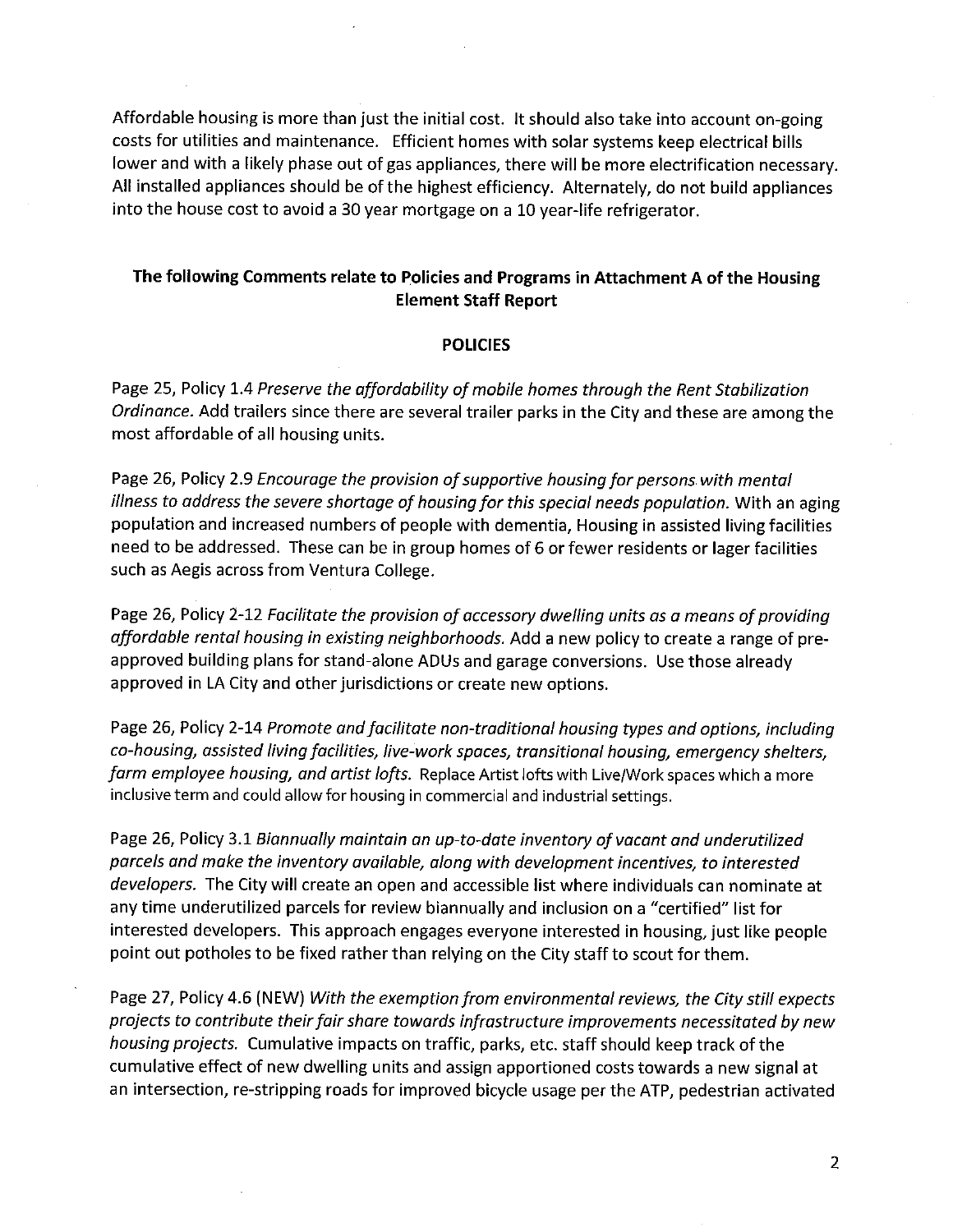signals (HAUK lights) when called for, Rx R grade crossing to provide access to the Beach (a case example is at So. Seaward that would allow people in the Borchard neighborhood to bicycle to the beach over Vista Del Mar St. or down along Seaward. This would also serve the 70+ new units on Channel Drive.)

#### **PROGRAMS**

#### **HOUSING CONSERVATION 8-YEAR OBJECTIVES P. 20**

1.6 (NEW) *Review the feasibility of allowing RVs and travel trailers to be used as ADUs* 

1.7 (NEW) *Review the feasibility of creating a revolving construction loan program for people wishing to create an ADU on their property with loan payback though the rent paid by tenant.* 

#### **MOBILE HOME PARK PRESERVATION 8-YEAR OBJECTIVES P. 20**

5.2 (NEW) *Apply the MHP zoning to trailer parks if not done already.* Trailer parks are just as vulnerable to conversion as mobile home parks, so they should have similar protection.

#### **WORK FORCE HOUSING 8-YEAR OBJECTIVES P. 24**

8.5 (new) *explore ways for large employers to contribute funds to support such housing for their immediate employees.* Company towns were common in the past, but not now. The concept needs to be explored again to accommodate the needs of large employers whose workers could flood the market for low to moderate housing.

#### **INCLUSIONARY HOUSING ORDINANCE 8-YEAR OBJECTIVES P. 25**

10.2 (NEW) *Require that affordable housing units covered by the lnclusionary Housing Ordinance not be sold at market rate, but held to a limited escalating value that keeps the units affordable indefinitely.* In prior versions of affordable housing measures 1990s first· time buyers gained a wind fall by waiting a minimum period (3-5 years?) before selling their homes at market rate and reaping large financial gains at the expense of long term affordable housing.

#### **NON-TRADITIONAL HOUSING 8-YEAR OBJECTIVES P.26**

12.3 (NEW) *Annually the City will reach out to co-housing groups to alert them to the available housing sites and invite these groups to propose projects.* Braemar is a non-profit co-housing entity in the City of Riverside and elsewhere, where residents own their own units, but can only re-sell them for an affordable amount based on set formulas. The units are affordable to purchase and preserved to be that way in perpetuity.

12.4 (NEW) *Adopt housing design standards that facilitate co-housing and other non-traditional living arrangements.* Shared housing is often thwarted because there are not separate master suites with their own bathrooms and other amenities (e.g. work/office spaces). New housing